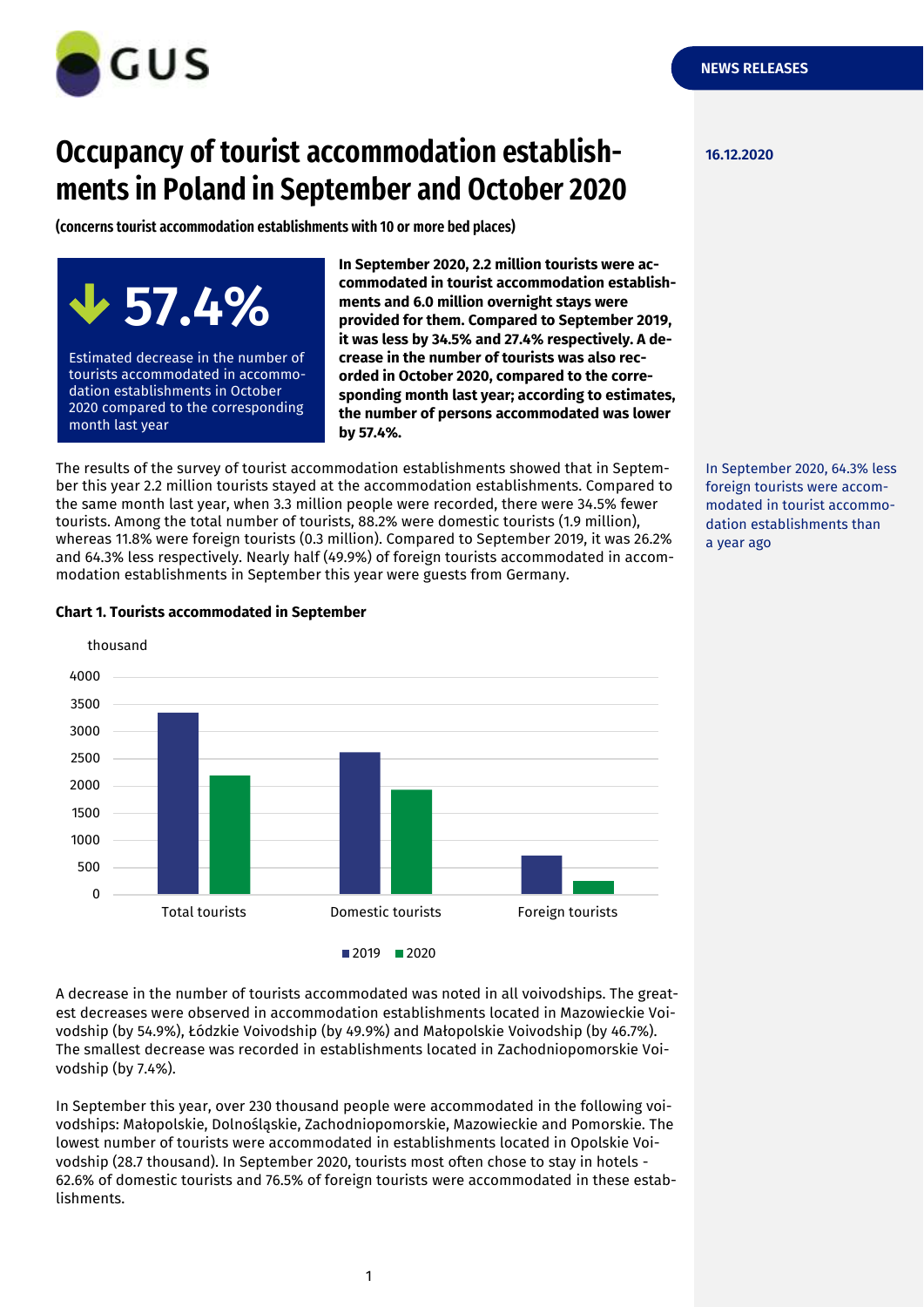#### **Chart 2. Tourists accommodated in September by voivodship**



In September 2020, 6.0 million overnight stays (27.4% less than a year ago) were provided to tourists, including domestic tourists - 5.2 million (19.8% less than in the same period of 2019) and foreign tourists - 0.8 million (54.8% less than in September last year). In comparison with September 2019, the largest decrease in the number of overnight stays provided was recorded in Mazowieckie Voivodship (by 54.3%), while the smallest in Warmińsko-Mazurskie Voivodship (by 11.4%). The occupancy rate of bed places in the accommodation establishments was 30.5%, and compared to September 2019 it was 9.8% lower.

According to estimates, in October this year, almost 1.3 million tourists were accommodated in tourist accommodation establishments, including 1.1 million domestic tourists and 0.2 million foreign tourists. Compared to the same month last year, the total number of tourists was 57.4% lower, with the number of domestic tourists being 52.1% lower and foreign tourists 76.1% lower.

The number of overnight stays provided to domestic tourists in September 2020 decreased by 19.8% compared to September last year

According to estimates, in October 2020, 76.1% less foreign tourists were accommodated in accommodation establishments than in October 2019



#### **Chart 3. Tourists accommodated in October\***

\* estimated data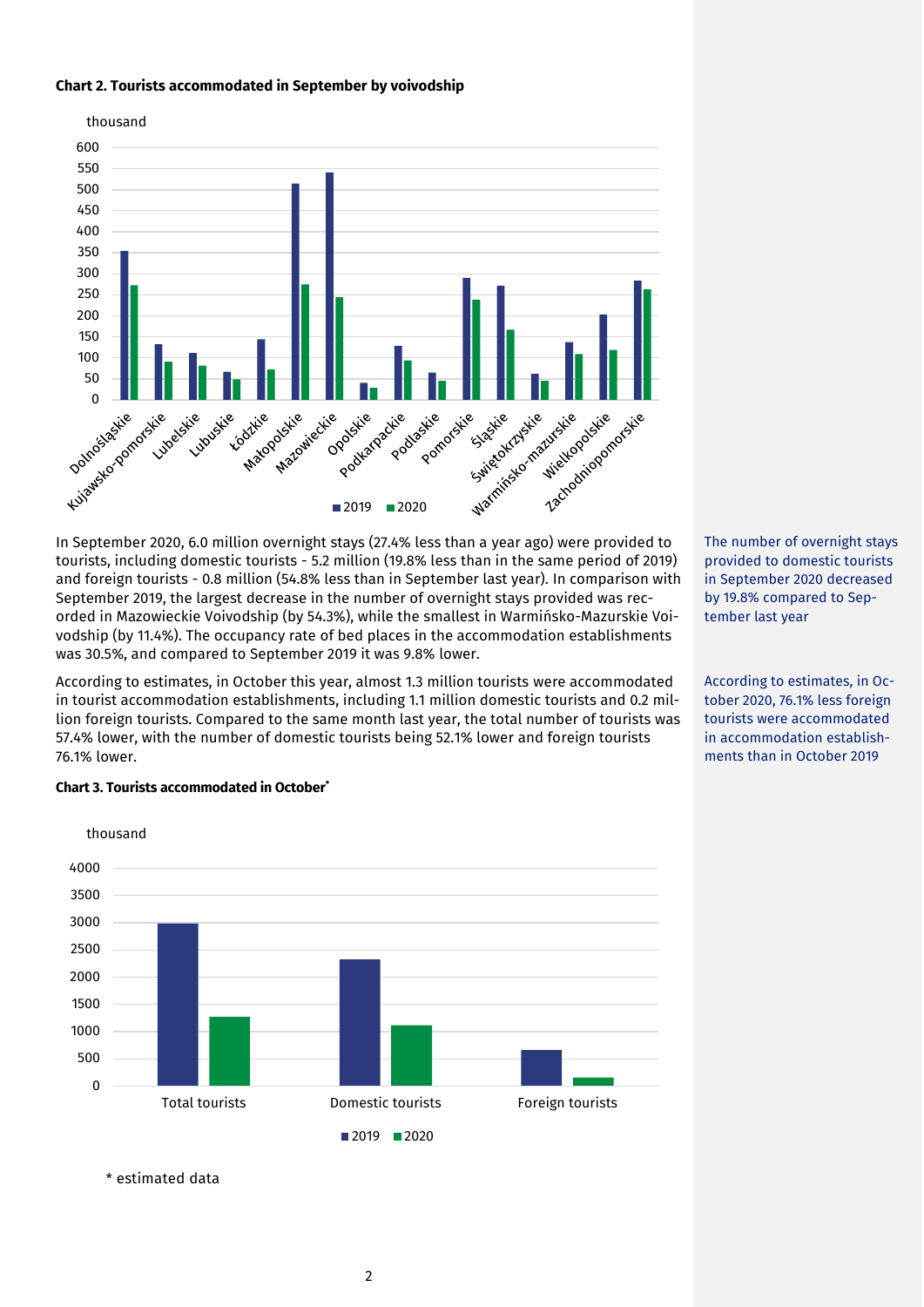In October 2020, compared to the same month of last year, the biggest decrease in the number of tourists was observed in Małopolskie Voivodship (by 68.4%) and Mazowieckie Voivodship (by 67.5%), while the smallest in Zachodniopomorskie Voivodship (by 35.6%) and Warmińsko-Mazurskie Voivodship (by 42.4%).



#### **Chart 4. Tourists accommodated in October by voivodship\***

It is estimated that in October this year 3.4 million overnight stays were provided to tourists, i.e. 50.3% less than in October 2019 (6.9 million). 2.9 million overnight stays were provided for domestic tourists whereas 0.5 million for foreign tourists, which was 44.2% and 69.4% less than in the same month last year respectively.

When quoting Statistics Poland data, please provide information: "Source of data: Statistics Poland", and when publishing calculations made on data published by Statistics Poland, please provide information: "Own study based on Statistics Poland data".